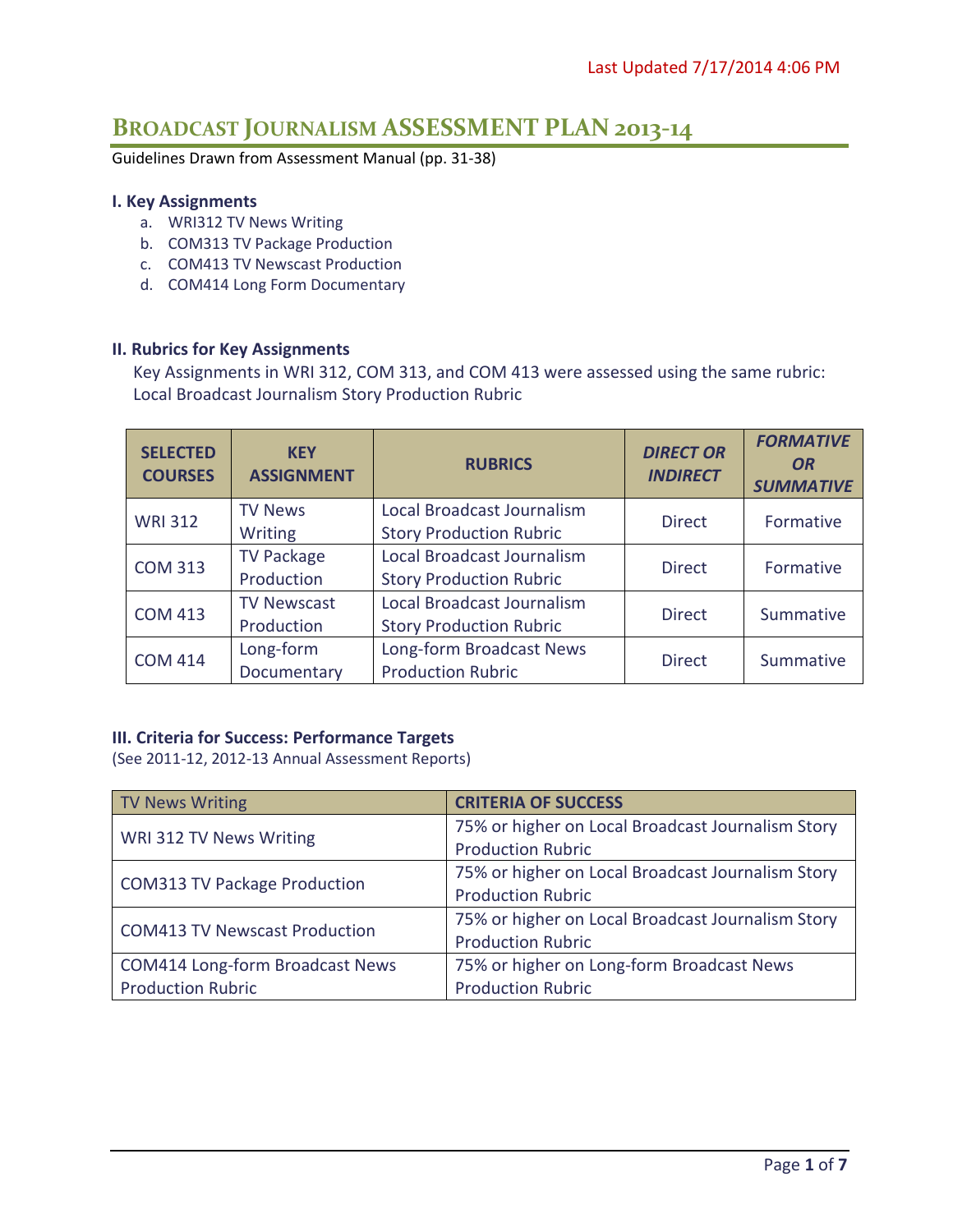# **IV. Summary of Data Collected from Key Assignments**

### **COM313 Television News Production**

**When:** Two packages from each student enrolled in COM313 are provided, with a Local Broadcast Journalism Story Production Rubric to two professional TV news people for review within the semester following the completion of the course.

**Where:** Reviewers are selected from around the U.S. based on their experience in TV news.

**Methods:** Reviewers watch the news stories and input scores, based on the Local Broadcast Journalism Story Production Rubric into a spreadsheet. The file is returned to PLNU for data analysis and reporting.

**Results in Major:** The course will be assessed during the spring of 2014.

**Results in Broad Range of Liberal Arts:** N/A

### **COM413 Advanced Television News Production**

**When:** In teams, students fill the role of newscast producer by producing one Coastline newscast during the semester in which the course is offered. It is critiqued immediately after completion of newscast and students provide self-assessment.

**Where:** PLNU TV studio

**Methods:** Students are scored on their ability to produce and manage a newscast based on an appropriate rubric. The scores are tabulated and results analyzed.

**Results in Major:** See Appendix

**Results in Broad Range of Liberal Arts:** N/A

### **COM414 Long-Form Broadcast News**

**When:** In teams, students produce two NPR-style radio features and one 60 Minutes-style TV news story during the semester in which this course is offered. It is assessed immediately after production of 60 minutes-style TV news story.

**Where:** Reviewers of the stories will be selected based on their expertise in documentary production.

**Methods:** 60 Minutes-style TV news stories will be sent to outside reviewers for critique and completion of an appropriate rubric. Data will be analyzed and reported.

**Results in Major:** This course will be assessed during the spring semester of 2014.

**Results in Broad Range of Liberal Arts:** N/A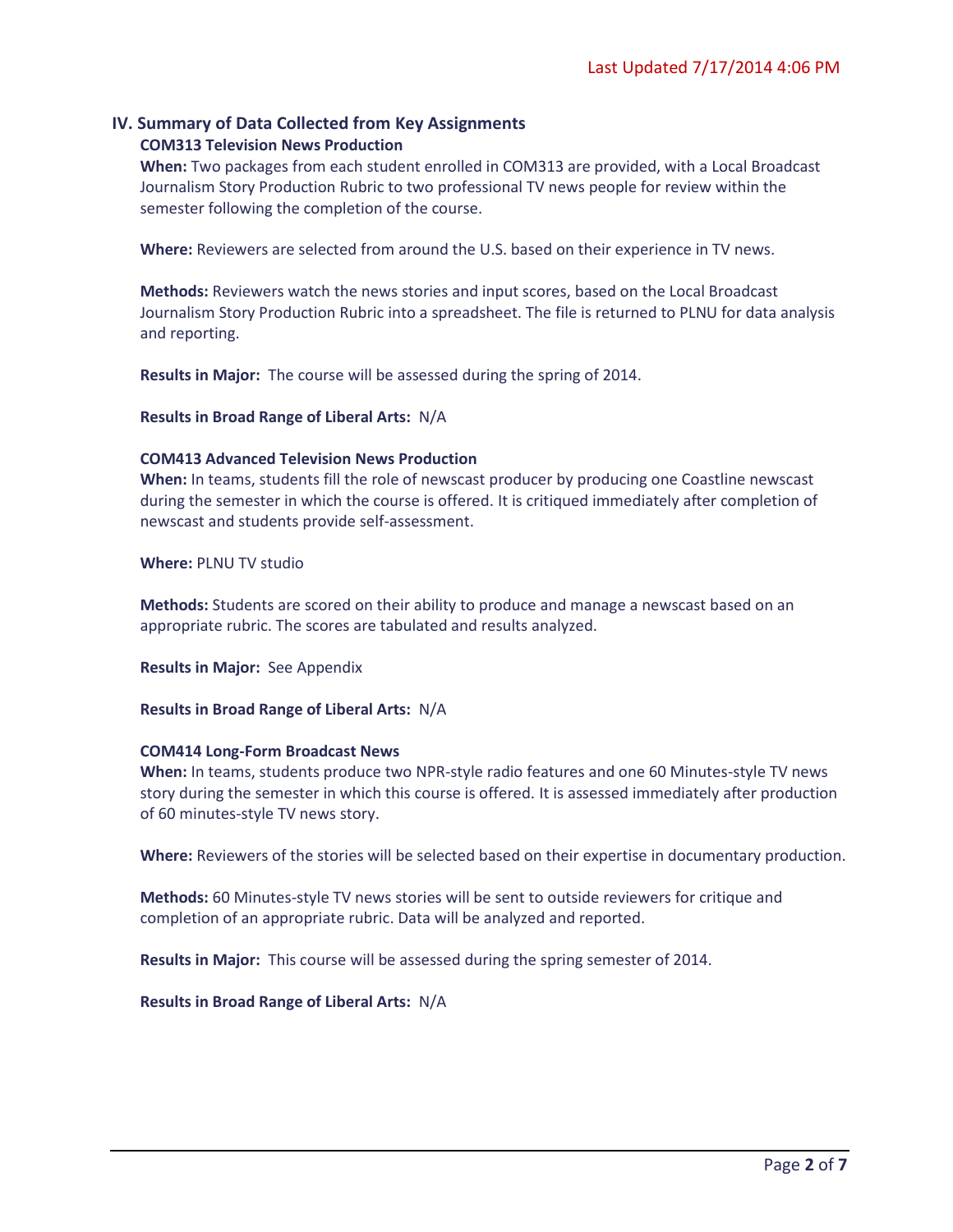### **V. Analysis of Assessment Data, Review Results and Conclusions**

*How shared with department, program faculty, staff, students to determine necessary action? How summarized in Annual Assessment Report? How describe system for storing, managing, and accessing data?*

Results of each analyses listed above will be incorporated into the annual broadcast journalism report that provides assessment according to established PLOs.

Comments and scores from outside reviewers each year are used as a basis for additional instruction where needed to improve students' writing and production abilities. The annual reports of assessment are disseminated to the department chairs of Communication and Theatre, and LJML and the deans over these area. The report is saved on university computers of professors teaching Broadcast Journalism classes.

### **VI. Determine Improvements, Revisions, and Planned Changes to Curriculum and Program Based on Assessment Information (Recursive Revisions in Assignments, Outcomes, and/or Curricular Maps, Surveys)**

*What Improvements Made (APC Proposals)? How Results Disseminated and to Whom? How Are Results Reviewed? How Implications of Results Discussed?*

No APC proposals have been written or submitted at this time.

| <b>Current Students</b>     | <b>NA</b>                              |
|-----------------------------|----------------------------------------|
| Graduating Seniors 12-13 NA |                                        |
| <b>Alumni</b>               | Some outside reviewers are PLNU alumni |

### **VII. Student Involvement in Creating and Using Measurement Tools:**

### **VIII. CLOs in Syllabi**

- Listed/Posted/Communicated to Students in course syllabi (ongoing in various formats in course syllabi; see COM 313, 413, 414, and WRI 312 samples below)
- Aligned to PLOs and DLOs in course syllabi (ongoing in various formats in course syllabi; see COM 313, 413, 414, and WRI 312 samples below)
- NOTE: All CLOs have been aligned to PLOs
- NOTE: Bloom's Taxonomy has been indicated in all CLOs: **Knowledge, Comprehension, Application, Analysis, Synthesis, Evaluation**

### **IX. Course Assignments Align to CLOs**

- Aligned to PLOs in course syllabi (ongoing in various formats in course syllabi; see COM 313, 413, 414, and WRI 312 samples below)
- Aligned to DLOs in course syllabi (ongoing in various formats in course syllabi; see COM 313, 413, 414, and WRI 312 samples below)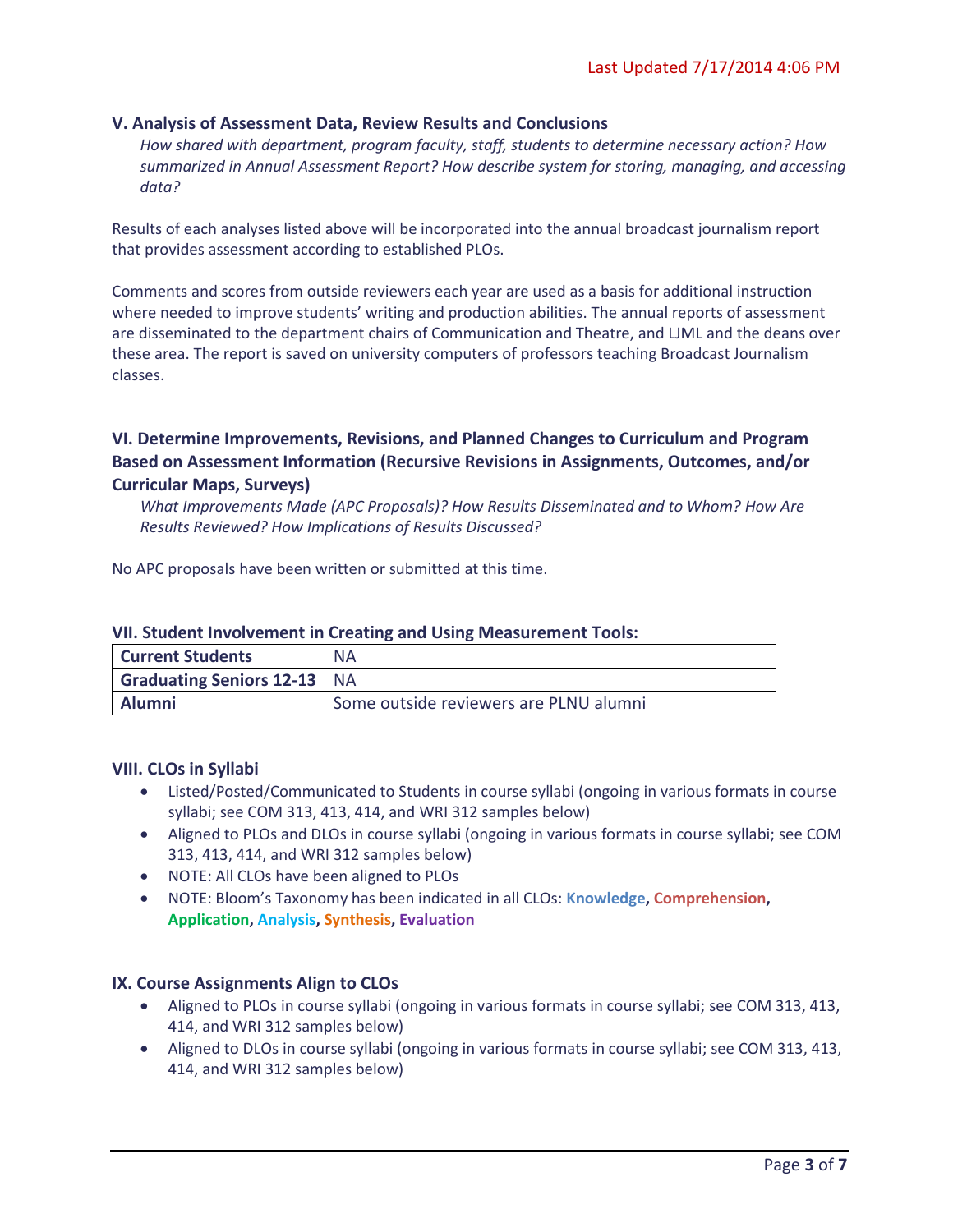# **COM313: TELEVISION NEWS PRODUCTION**

### **ALIGNMENT OF STUDENT LEARNING OUTCOMES & COURSE ASSESSMENTS**

### *Students who complete COM313 will be able to:*

- 1. Create (**Synthesis**) news copy clearly and accurately according to news values appropriate to a variety of formats and platforms.
- 2. Create and edit (**Synthesis**) a news story based on accepted industry standards for the appropriate medium.
- 3. Employ (**Application**) aural and delivery skills appropriate to various news performance situations.
- 4. Select (**Evaluation)** ethical decision making in story selection and content.
- 5. Exhibit (**Application**) behavior appropriate to TV news professionals, including leadership, teamwork, dependability and responsibility.

| Program                             | Course                                   | <b>Assessments</b> |
|-------------------------------------|------------------------------------------|--------------------|
| <b>PLO 2 Students will write</b>    | <b>CLO 1</b> Create (Synthesis) news     | <b>News script</b> |
| news copy clearly and               | copy clearly and accurately              |                    |
| accurately, demonstrating           | according to news values                 |                    |
| quantitative and qualitative        | appropriate to a variety of              |                    |
| reasoning.                          | formats and platforms.                   |                    |
| <b>PLO 3 Students will create</b>   | <b>CLO 2</b> Create and edit             | Story production   |
| and edit a news story based         | (Synthesis) a news story based           |                    |
| on accepted industry                | on accepted industry standards           |                    |
| standards and values.               | for the appropriate medium.              |                    |
| <b>PLO 4 Students will employ</b>   | <b>CLO 3</b> Employ (Application)        | Story production   |
| aural and delivery skills           | aural and delivery skills                |                    |
| appropriate to various              | appropriate to various news              |                    |
| news performance                    | performance situations.                  |                    |
| situations.                         |                                          |                    |
| <b>PLO 6</b> Students will identify | <b>CLO 4 Select (Evaluation) ethical</b> | Story production   |
| major ethical theories and          | decision making in story                 |                    |
| professional codes, apply           | selection and content.                   |                    |
| them critically to ethical          |                                          |                    |
| dilemmas, and defend the            |                                          |                    |
| application of the theory           |                                          |                    |
| and code to a given                 |                                          |                    |
| situation as a Christian            |                                          |                    |
| communicator.                       |                                          |                    |
| <b>PLO 5 Students will</b>          | <b>CLO 5 Exhibit (Application)</b>       | Team story         |
| demonstrate professional            | behavior appropriate to TV               | production (Action |
| socialization skills in various     | news professionals, including            | News Day)          |
| news media environments.            | leadership, teamwork,                    |                    |
|                                     | dependability and responsibility.        |                    |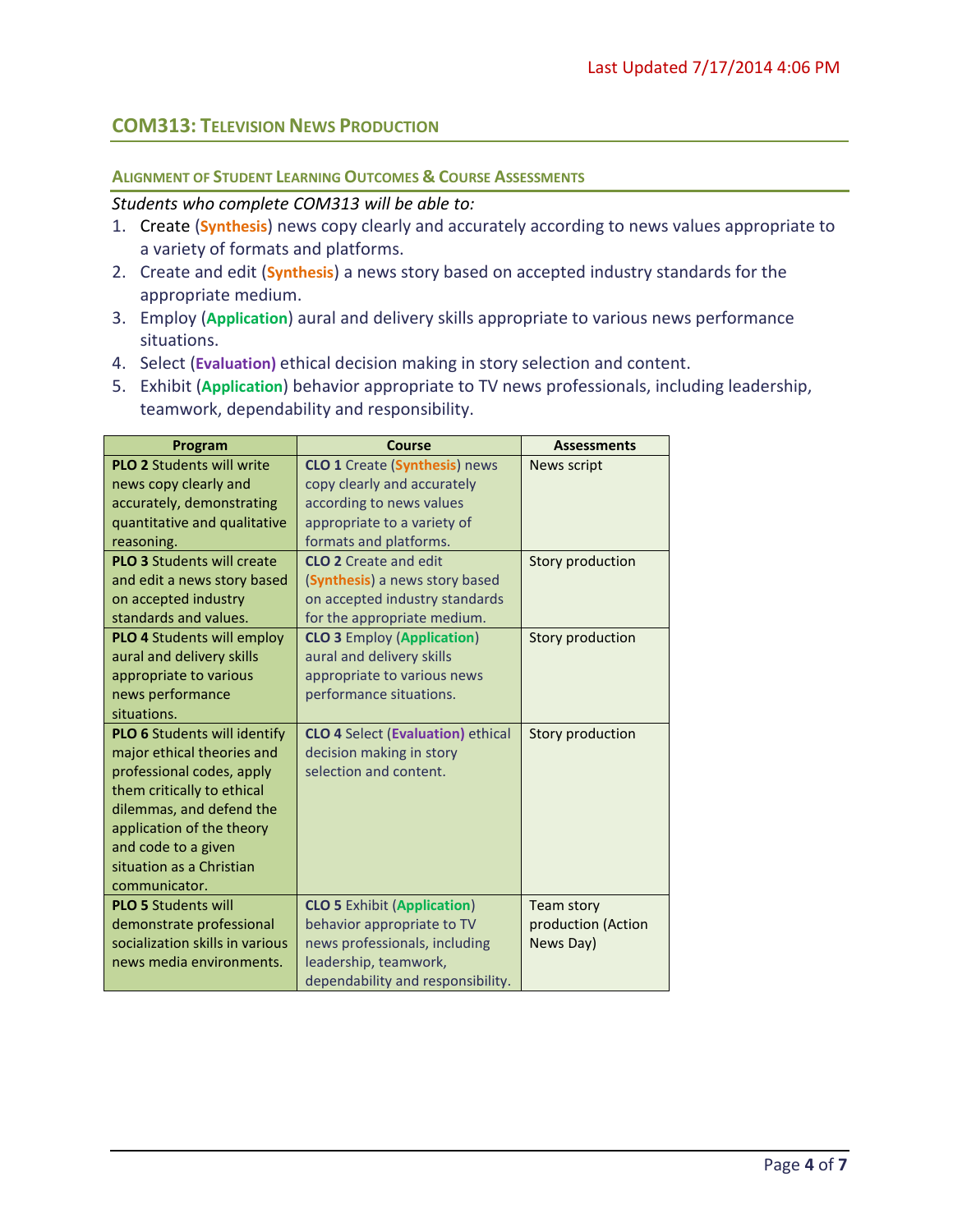# **COM413: ADVANCED TELEVISION NEWS PRODUCTION**

### **ALIGNMENT OF STUDENT LEARNING OUTCOMES & COURSE ASSESSMENTS**

### *Students who complete COM413 will be able to:*

- 1. Create (**Synthesis**) news copy clearly and accurately according to news values appropriate to a variety of formats and platforms.
- 2. Formulate and build (**Synthesis**) television news stories commensurate with advanced production abilities.
- 3. Employ (**Application**) aural and delivery skills appropriate to various news performance situations.
- 4. Select (**Evaluation**) stories and content based on ethical decision making.
- 5. Validate (**Evaluation**) individual behavior appropriate to TV news professionals through leadership, teamwork, dependability and responsibility in TV newscast production.

| Program                           | Course                                   | <b>Assessments</b> |
|-----------------------------------|------------------------------------------|--------------------|
| <b>PLO 2 Students will write</b>  | <b>CLO 1</b> Create (Synthesis) news     | <b>News script</b> |
| news copy clearly and             | copy clearly and accurately              |                    |
| accurately, demonstrating         | according to news values                 |                    |
| quantitative and qualitative      | appropriate to a variety of              |                    |
| reasoning.                        | formats and platforms.                   |                    |
| <b>PLO 3</b> Students will create | <b>CLO 2</b> Formulate and build         | Story production   |
| and edit a news story based       | (Synthesis) television news              |                    |
| on accepted industry              | stories commensurate with                |                    |
| standards and values.             | advanced production abilities.           |                    |
| <b>PLO 4 Students will employ</b> | <b>CLO 3 Employ (Application)</b>        | Story production   |
| aural and delivery skills         | aural and delivery skills                |                    |
| appropriate to various            | appropriate to various news              |                    |
| news performance                  | performance situations.                  |                    |
| situations.                       |                                          |                    |
| PLO 6 Students will identify      | <b>CLO 4 Select (Evaluation) stories</b> | Story production   |
| major ethical theories and        | and content based on ethical             |                    |
| professional codes, apply         | decision making.                         |                    |
| them critically to ethical        |                                          |                    |
| dilemmas, and defend the          |                                          |                    |
| application of the theory         |                                          |                    |
| and code to a given               |                                          |                    |
| situation as a Christian          |                                          |                    |
| communicator.                     |                                          |                    |
| <b>PLO 5 Students will</b>        | <b>CLO 5 Validate (Evaluation)</b>       | Team story         |
| demonstrate professional          | individual behavior appropriate          | production (Action |
| socialization skills in various   | to TV news professionals                 | News Day)          |
| news media environments.          | through leadership, teamwork,            |                    |
|                                   | dependability and responsibility         |                    |
|                                   | in TV newscast production.               |                    |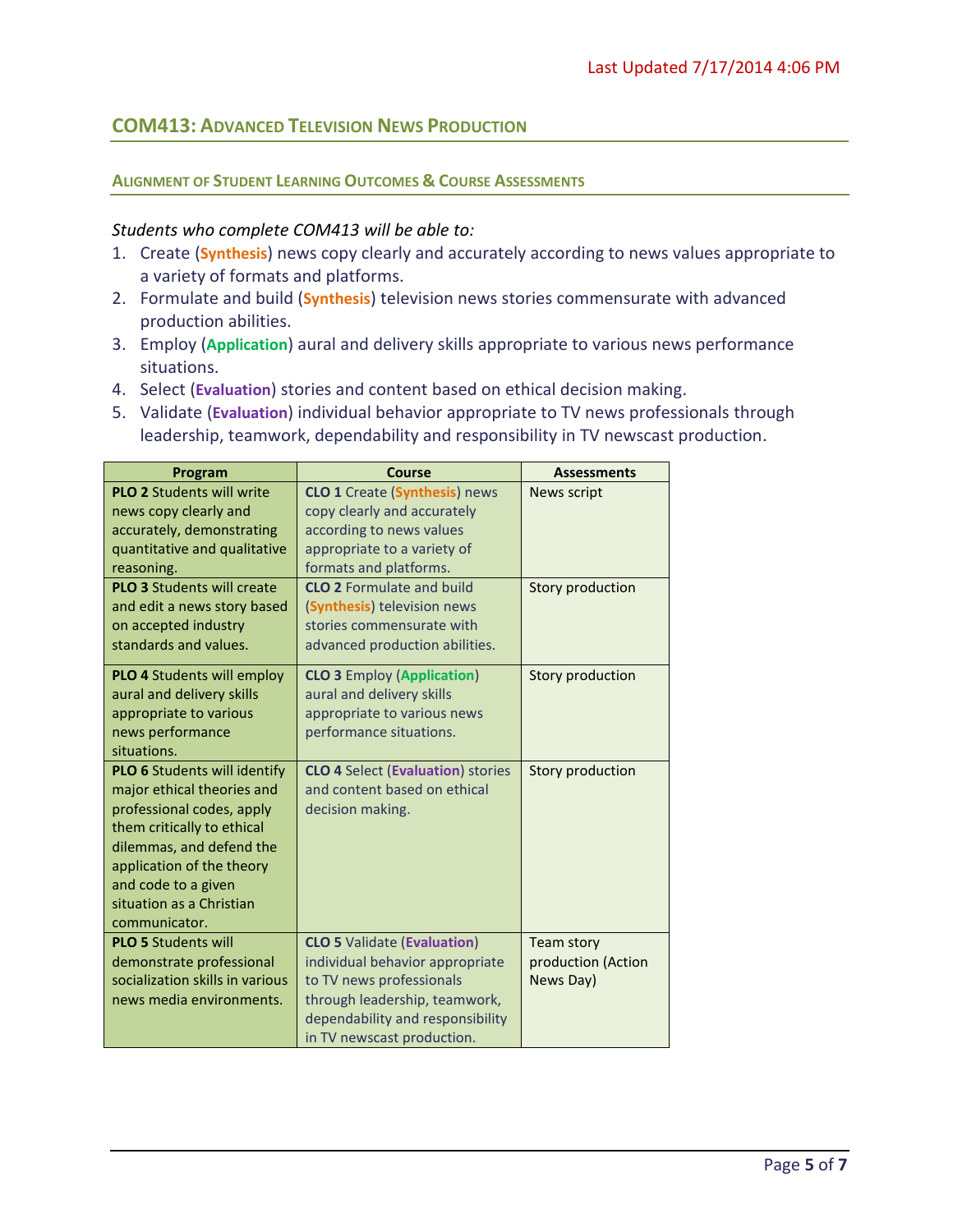# **COM414: LONG-FORM BROADCAST NEWS (LAST REVISED 11/26/13)**

### **ALIGNMENT OF STUDENT LEARNING OUTCOMES & COURSE ASSESSMENTS**

### *Students who complete COM414 will be able to:*

- 1. Choose (**Evaluation**) news stories and content that correctly align with news values.
- 2. Critically analyze (**Analysis**) radio and television long form news stories.
- 3. Investigate (**Analysis**) news topics for radio and television long-form news using appropriate research techniques.
- 4. Create (**Synthesis**) radio and television long-form stories using industry-accepted production methods.
- 5. Employ (**Application**) ethical standards in producing news stories.

| Program                                                                                                                                                                                                                                                   | <b>Course</b>                                                                                                                              | <b>Assessments</b>                                   |
|-----------------------------------------------------------------------------------------------------------------------------------------------------------------------------------------------------------------------------------------------------------|--------------------------------------------------------------------------------------------------------------------------------------------|------------------------------------------------------|
| <b>PLO 2 Students will write</b><br>news copy clearly and<br>accurately, demonstrating<br>quantitative and qualitative<br>reasoning.                                                                                                                      | <b>CLO 1</b> Choose (Evaluation) news<br>stories and content that<br>correctly align with news values.                                     | <b>News script</b>                                   |
| <b>PLO 2 Students will write</b><br>news copy clearly and<br>accurately, demonstrating<br>quantitative and qualitative<br>reasoning.                                                                                                                      | <b>CLO 2</b> Critically analyze<br>(Analysis) radio and television<br>long form news stories.                                              | Story production                                     |
| <b>PLO 2 Students will write</b><br>news copy clearly and<br>accurately, demonstrating<br>quantitative and qualitative<br>reasoning.                                                                                                                      | <b>CLO 3 Investigate (Analysis)</b><br>news topics for radio and<br>television long-form news using<br>appropriate research<br>techniques. | Story production                                     |
| <b>PLO 3 Students will create</b><br>and edit a news story based<br>on accepted industry<br>standards and values.                                                                                                                                         | <b>CLO 4</b> Create (Synthesis) radio<br>and television long-form stories<br>using industry-accepted<br>production methods.                | Story production                                     |
| <b>PLO 6</b> Students will identify<br>major ethical theories and<br>professional codes, apply<br>them critically to ethical<br>dilemmas, and defend the<br>application of the theory<br>and code to a given<br>situation as a Christian<br>communicator. | <b>CLO 5</b> Employ (Application)<br>ethical standards in producing<br>news stories.                                                       | <b>Team story</b><br>production (Action<br>News Day) |